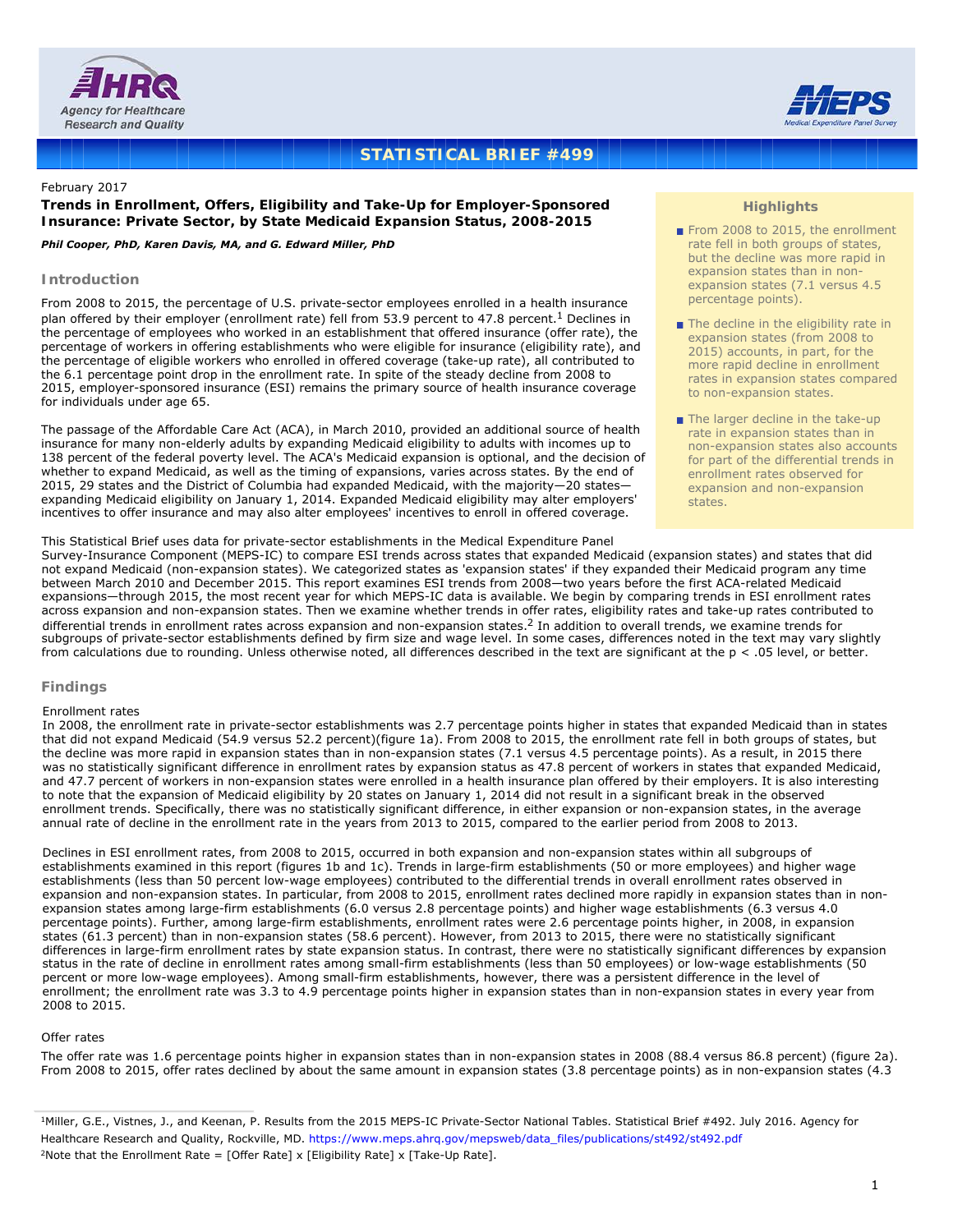percentage points) and in 2015, offer rates were 2.1 percentage points higher in expansion states (84.6 percent) than in non-expansion states (82.5 percent). Trends in offer rates, therefore, did not contribute to the more rapid decline in enrollment rates in expansion states compared to nonexpansion states. From 2013 to 2014, there was a relatively sharp drop in offer rates in both expansion (1.4 percentage points) and non-expansion states (2.2 percentage points). In non-expansion states, this was followed by an increase in offer rates (1.0 percentage points,  $p < .10$ ) from 2014 to 2015.

Similar to the overall results, there were no statistically significant differences in offer-rate trends by expansion status among any of the subgroups of establishments examined in this report (figures 2b and 2c). From 2008 to 2015, offer rates declined in expansion and non-expansion states among low-wage establishments (6.0 and 7.2 percentage points, respectively), higher-wage establishments (3.1 and 4.0 percentage points, respectively) and small-firm establishments (13.5 and 14.8 percentage points, respectively). There was no statistically significant change in the offer rate, from 2008 to 2015, among large-firm establishments. However, among large-firm establishments, there was a relatively sharp drop in offer rates from 2013 to 2014 in both expansion and non-expansion states (1.0 and 1.5 percentage points, respectively), followed by an increase from 2014 to 2015 (1.5 and 1.9 percentage points, respectively). Among small-firm establishments, offer rates were 7.4 to 9.7 percentage points higher in expansion states than in non-expansion states in every year from 2008 to 2015. There were few significant differences, and no persistent differences, in offer rates by expansion status among large-firm establishments, low-wage establishments or higher-wage establishments.

# *Eligibility rates*

In 2008, there was no statistically significant difference in eligibility rates between private-sector workers in expansion states and non-expansion states (figure 3a). From 2008 to 2015, the eligibility rate fell 3.0 percentage points in expansion states (78.4 to 75.4 percent), with a 2.0 percentage point decline from 2013 to 2014. In non-expansion states, the eligibility rate fluctuated, including a 3.0 percentage point decline from 2013 to 2014, but there was no statistically significant change in the eligibility rate from 2008 (77.7 percent) to 2015 (77.0 percent). As a result, in 2015, the eligibility rate was 1.6 percentage points higher in non-expansion states than in expansion states. The decline in the eligibility rate in expansion states, with no significant change in non-expansion states, accounts, in part, for the more rapid decline in enrollment rates in expansion states compared to non-expansion states.

The difference in the eligibility-rate trends by expansion status was driven, in part, by differences among large firms. From 2008 to 2015, eligibility rates fell by 3.7 percentage points in expansion states (from 78.5 to 74.8 percent), but there was no statistically significant change in eligibility rates in non-expansion states (77.2 and 76.3 percent in 2008 and 2015, respectively) (figure 3b). In low-wage establishments, eligibility rates fell by similar amounts in expansion states (10.4 percentage points) and non-expansion states (9.9 percentage points) while the overall change in eligibility rates from 2008 to 2015 was statistically insignificant among both small-firm establishments (figure 3b) and higher-wage establishments (figure 3c).

#### *Take-up rates*

In 2008, the take-up rate in private-sector establishments was 1.8 percentage points higher in states that expanded Medicaid than in states that did not expand Medicaid (79.4 versus 77.5 percent) (figure 4a). From 2008 to 2015, the take-up rate fell in both groups of states, but the decline was more rapid in expansion states than in non-expansion states (4.4 versus 2.5 percentage points). In 2015, there was no difference in take-up rates as 75.0 percent of eligible workers in both expansion and non-expansion states enrolled in health insurance. The larger decline in the take-up rate in expansion states than in non-expansion states accounts for part of the differential trends in enrollment rates observed for expansion and nonexpansion states. From 2013 to 2014, take-up rates increased in both expansion states (1.6 percentage points) and non-expansion states (2.2 percentage points). In expansion states, this was followed by a decline in the take-up rate of 2.0 percentage points from 2014 to 2015.

The pattern among large-firm establishments mirrors the overall results. In particular, among large-firm establishments in 2008, the take-up rate was 2.2 percentage points higher in expansion states than in non-expansion states (80.1 versus 77.9 percent) and by 2015, there was no longer a statistically significant difference in take-up rates (75.7 versus 75.4 percent in expansion and non-expansion states, respectively) (figure 4b). From 2008 to 2013, large-firm take-up rates fell by 4.1 percentage points in both groups of states. The difference in trends occurred from 2013 to 2015 as large-firm take-up rates first increased, and then decreased in both groups of states, resulting in a net increase in the take-up rate of 1.5 percentage points in non-expansion states, but no net change in expansion states. Among higher-wage establishments, take-up rates also declined more rapidly in expansion states (4.3 percentage points) than in non-expansion states (2.1 percentage points) (figure 4c). In small-firm establishments and low-wage establishments, take-up rates fell in both expansion and non-expansion states, but there were no statistically significant differences in trends by expansion status. Among the subgroups of establishments examined, low-wage establishments had the largest declines in take-up rates in both non-expansion states (11.1 percentage points) and expansion states (8.3 percentage points, p < .10 for the difference between low-wage establishments and small-firm establishments).

# **Data Source**

This Statistical Brief summarizes data from the 2008 through 2015 AHRQ Medical Expenditure Panel Survey Insurance Component (MEPS-IC). The estimates presented in the Brief were produced using special computation runs on the confidential MEPS-IC data available at the U.S. Census Bureau.

#### **Definitions**

#### *Medicaid expansion states*

This analysis defined Medicaid expansion states as those states that implemented the ACA's Medicaid expansion at any time before or during calendar year 2015. Medicaid expansion states included Alaska, Arizona, Arkansas, California, Colorado, Connecticut, Delaware, District of Columbia, Hawaii, Illinois, Indiana, Iowa, Kentucky, Maryland, Massachusetts, Michigan, Minnesota, Nevada, New Hampshire, New Jersey, New Mexico, New York, North Dakota, Ohio, Oregon, Pennsylvania, Rhode Island, Vermont, Washington, and West Virginia.

### *Enrollment rate*

The percentage of all employees enrolled in their employer's health insurance at establishments both offering and not offering health insurance.

#### *Offer rate*

The percentage of employees who work at establishments that offer health insurance.

#### *Eligibility rate*

In establishments that offer insurance, the eligibility rate is the percentage of employees who are allowed to enroll in employer-sponsored coverage. Common eligibility criteria include a minimum number of hours worked per pay period or a minimum length of service with the employer.

#### *Take-up rate*

The rate at which eligible employees enroll in health insurance coverage through their employer at establishments that offer insurance.

# *Establishment*

An establishment is a particular workplace or single physical location where business is conducted or services or industrial operations are performed.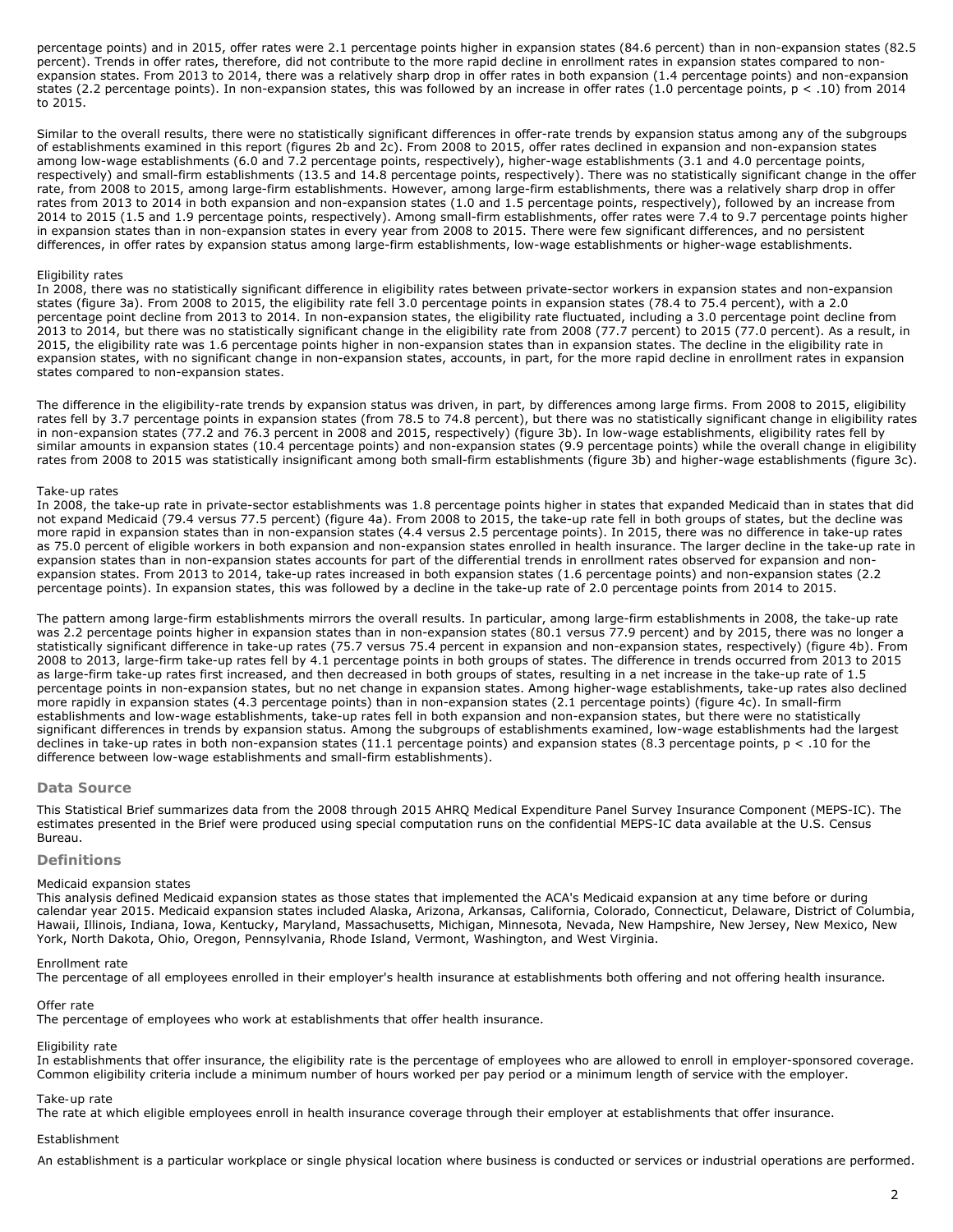# *Firm size*

A firm is a business entity consisting of one or more establishments under common ownership or control. A firm represents the entire organization, including the company headquarters and all divisions, subsidiaries and branches. In this analysis, firms with less than 50 employees are categorized as small firms, and firms with 50 or more employees are categorized as large firms.

# *Low-wage status*

A low wage employee is an employee earning at or below the 25th percentile for all hourly wages in the United States based on data from the Bureau of Labor Statistics. The low-wage upper bound level was \$11.00 per hour during 2008–2009, and \$11.50 per hour during 2010–2015. Low wage status (< 50 percent low wage, 50 percent or more low wage) is determined at the establishment level.

# **About MEPS-IC**

The MEPS-IC is a survey of business establishments and governments that collects information on employer-sponsored health insurance, such as whether insurance is offered, enrollments, types of plans, and premiums. The survey is conducted annually by the U.S. Census Bureau under the sponsorship of the Agency for Healthcare Research and Quality (AHRQ). A total sample of approximately 42,000 private-sector establishments was selected for the 2015 survey; with 5.8 percent of the sample determined to be out-of-scope during the data collection process. The response rate for the private-sector was 66.5 percent of the remaining in-scope sample units.

For more information on this survey, see *MEPS Methodology Reports 6, 8, 10, 14, 17, 18, 27* and *28* and the MEPS-IC Technical Notes and Survey Documentation, which are available on the MEPS Web site [\(http://www.meps.ahrq.gov](http://www.meps.ahrq.gov/)).

# **Suggested Citation**

Cooper, P., Davis, K., and Miller, G.E. *Trends in Enrollment, Offers, Eligibility and Take-Up for Employer Sponsored Insurance: Private Sector, by State Medicaid Expansion Status, 2008–2015*. Statistical Brief #499. February 2017. Agency for Healthcare Research and Quality, Rockville, MD. [http://www.meps.ahrq.gov/mepsweb/data\\_files/publications/st499/stat499.pdf](http://www.meps.ahrq.gov/mepsweb/data_files/publications/st499/stat499.pdf)

AHRQ welcomes questions and comments from readers of this publication who are interested in obtaining more information about access, cost, use, financing, and quality of health care in the United States. We also invite you to tell us how you are using this Statistical Brief and other MEPS data and tools and to share suggestions on how MEPS products might be enhanced to further meet your needs. Please email us at [MEPSProjectDirector@ahrq.hhs.gov](file:///T|/Ah4Web/MEPSPUBS/gen_sb/data_files/publications/sb499/MEPSProjectDirector@ahrq.hhs.gov) or send a letter to the address below:

\* \* \*

Joel W. Cohen, PhD, Director Center for Financing, Access, and Cost Trends Agency for Healthcare Research and Quality 5600 Fishers Lane, Mailstop 07W41A Rockville, MD 20850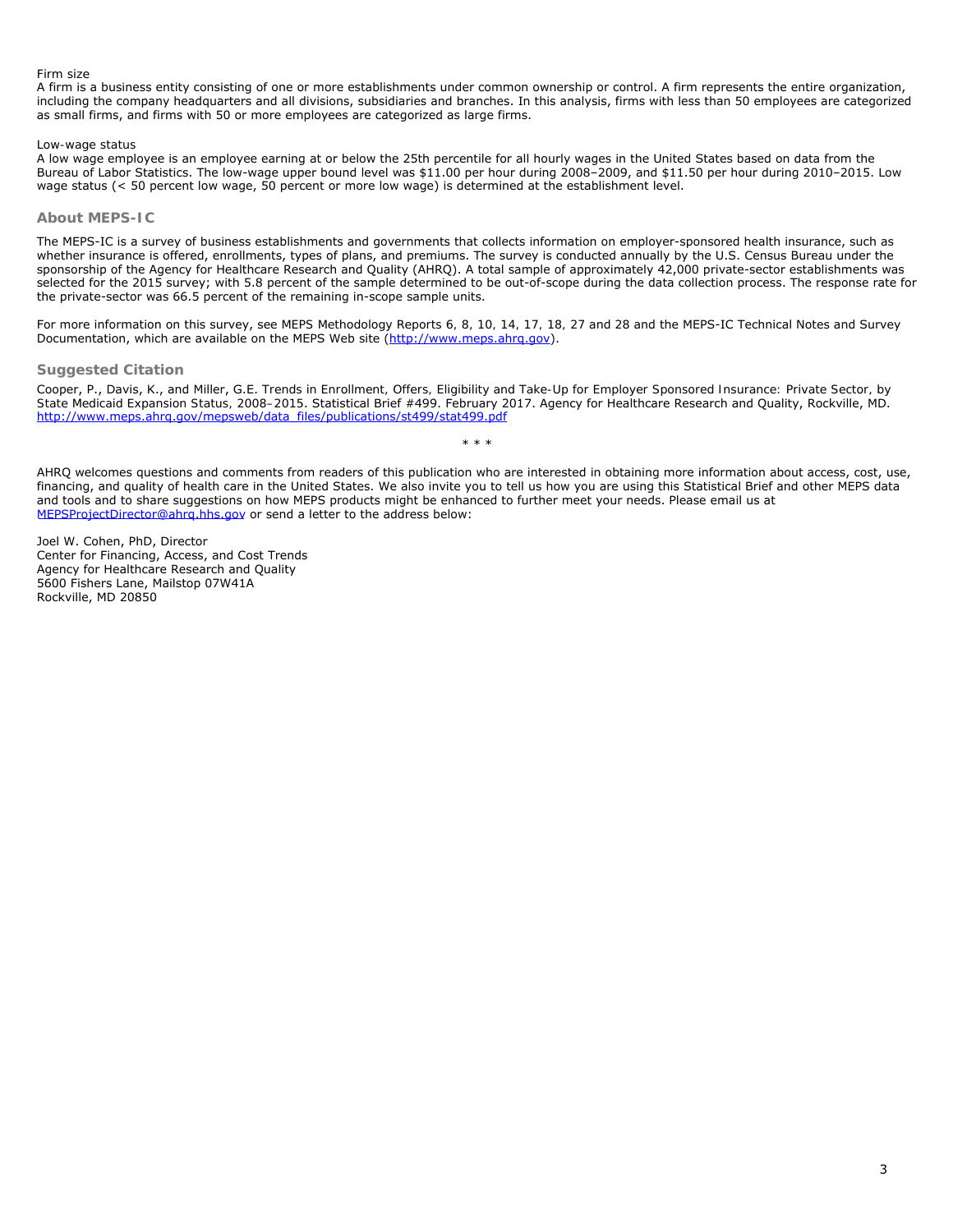

Source: Centerfor Financing, Access, and Cost Trends, AHRQ, Medical Expenditure Panel Survey Insurance Component, private-sector establishments, 2008–2015.<br>Denominator: Within each category, all employees in establishments



Source: Centerfor Financing, Access, and Cost Trends, AHRQ, Medical Expenditure Panel Survey Insurance Component, private-sector establishments, 2008-2015. Denominator: Within each category, all employees in establishments. State expanded Medicaid coverage during the period 2010 through 2015.

4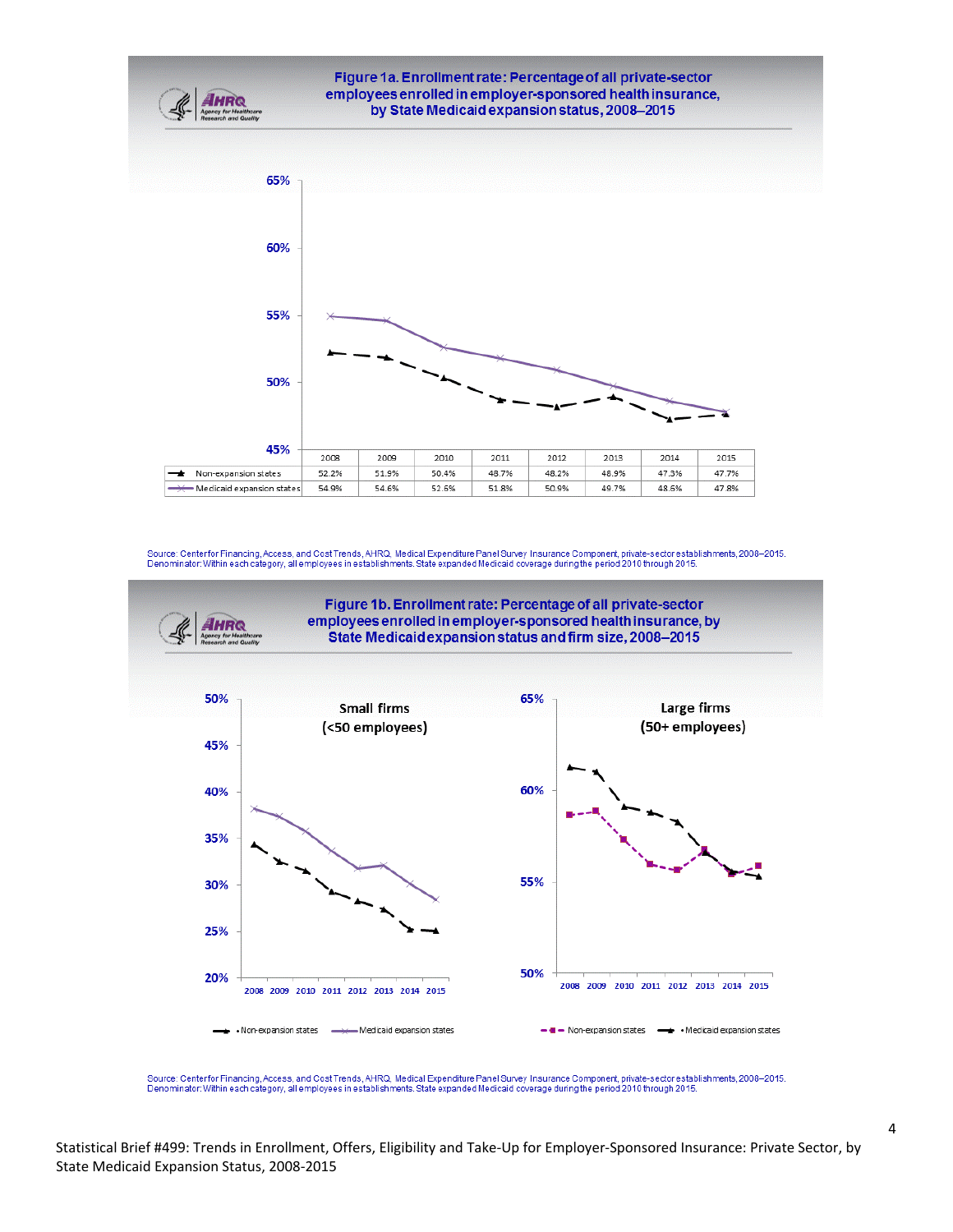



Source: Centerfor Financing, Access, and Cost Trends, AHRQ, Medical Expenditure Panel Survey Insurance Component, private-sector establishments, 2008-2015.<br>State expanded Medicaid coverage during the period 2010 through 20

5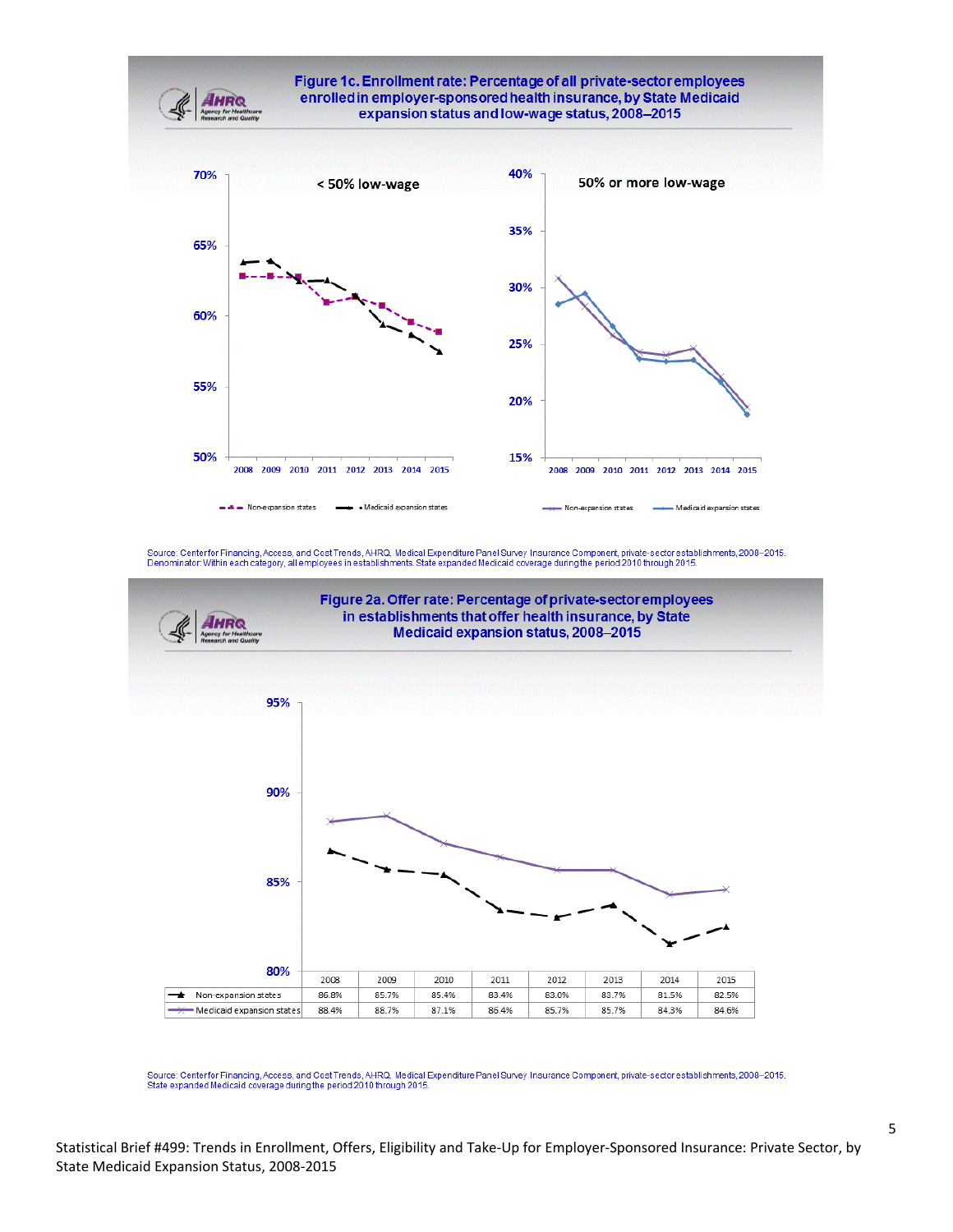



Source: Centerfor Financing, Access, and Cost Trends, AHRQ, Medical Expenditure Panel Survey Insurance Component, private-sector establishments, 2008–2015.<br>Denominator: Within each category, all employees in establishments

Statistical Brief #499: Trends in Enrollment, Offers, Eligibility and Take‐Up for Employer‐Sponsored Insurance: Private Sector, by State Medicaid Expansion Status, 2008‐2015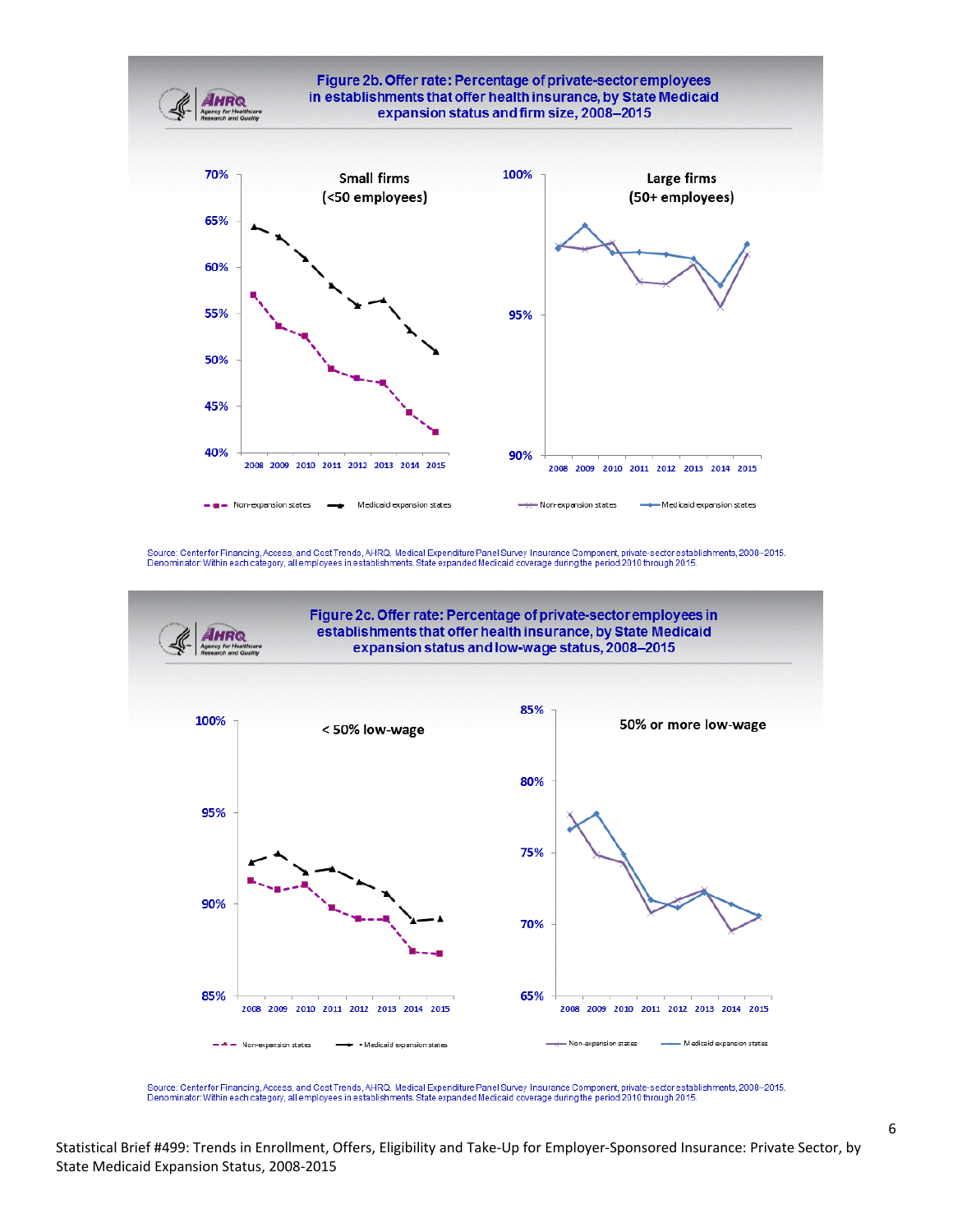

Source: Centerfor Financing, Access, and Cost Trends, AHRQ, Medical Expenditure Panel Survey Insurance Component, private-sector establishments, 2008–2015.<br>Denominator: Within each category, all employees at establishments



Source: Centerfor Financing, Access, and Cost Trends, AHRQ, Medical Expenditure Panel Survey Insurance Component, private-sector establishments, 2008–2015.<br>Denominator: Within each category, all employees in establishments

7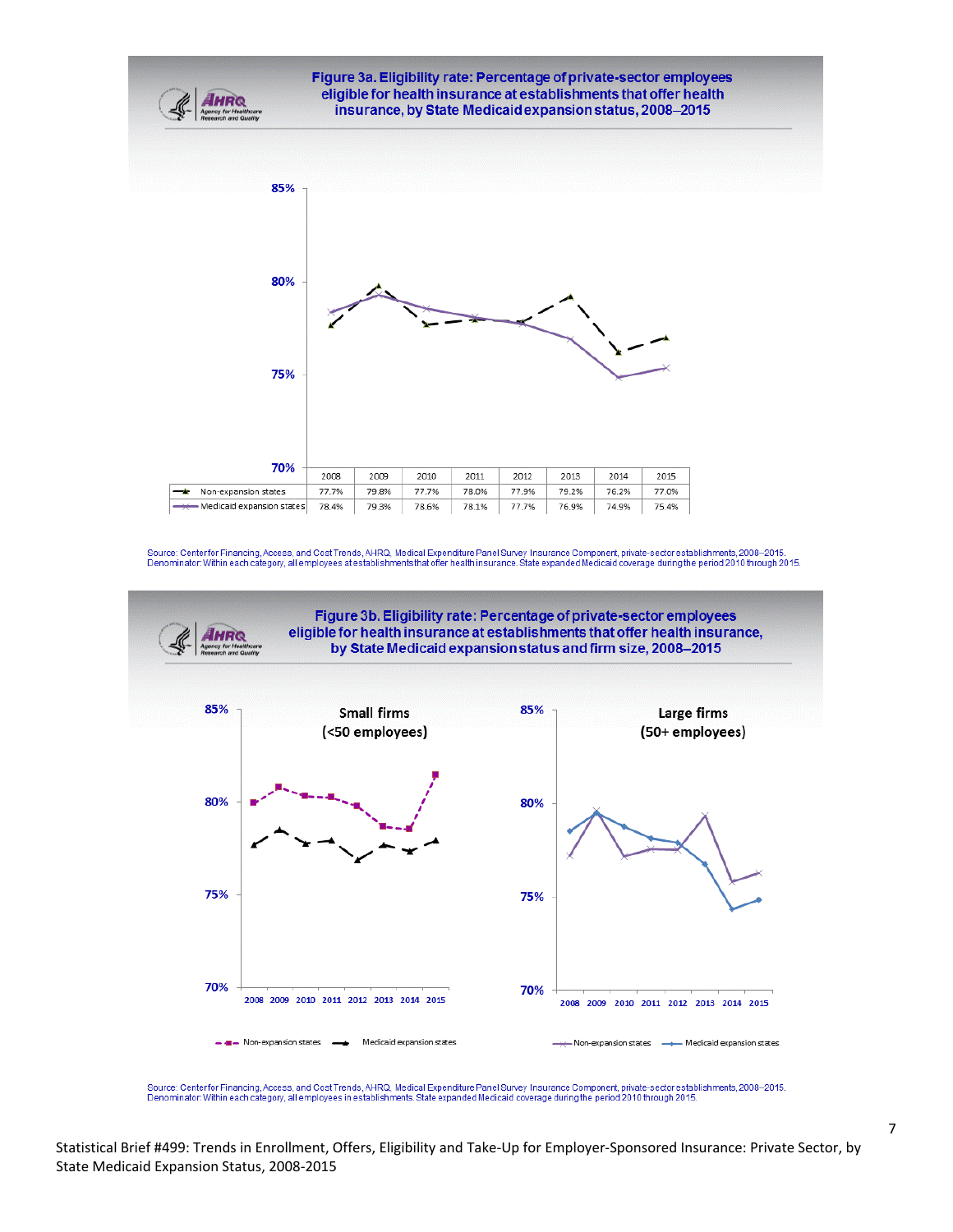

Source: Centerfor Financing, Access, and Cost Trends, AHRQ, Medical Expenditure Panel Survey Insurance Component, private-sector establishments, 2008–2015.<br>Denominator: Within each category, eligible employees at establish